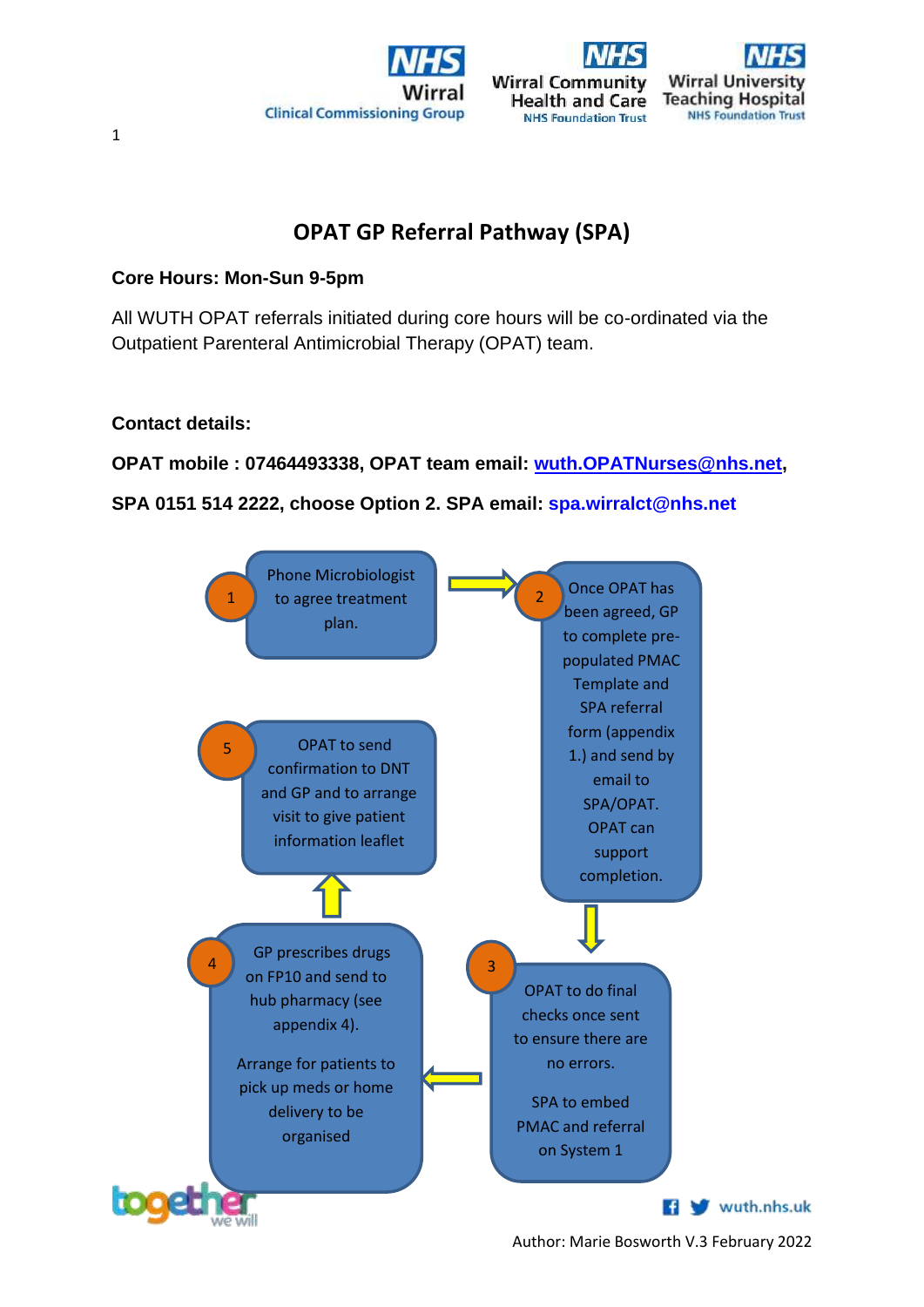



# **Out of Hours – Mon-Sun 4-8pm to start the following day or for same night initiation.**





**M** wuth.nhs.uk

Author: Marie Bosworth V.3 February 2022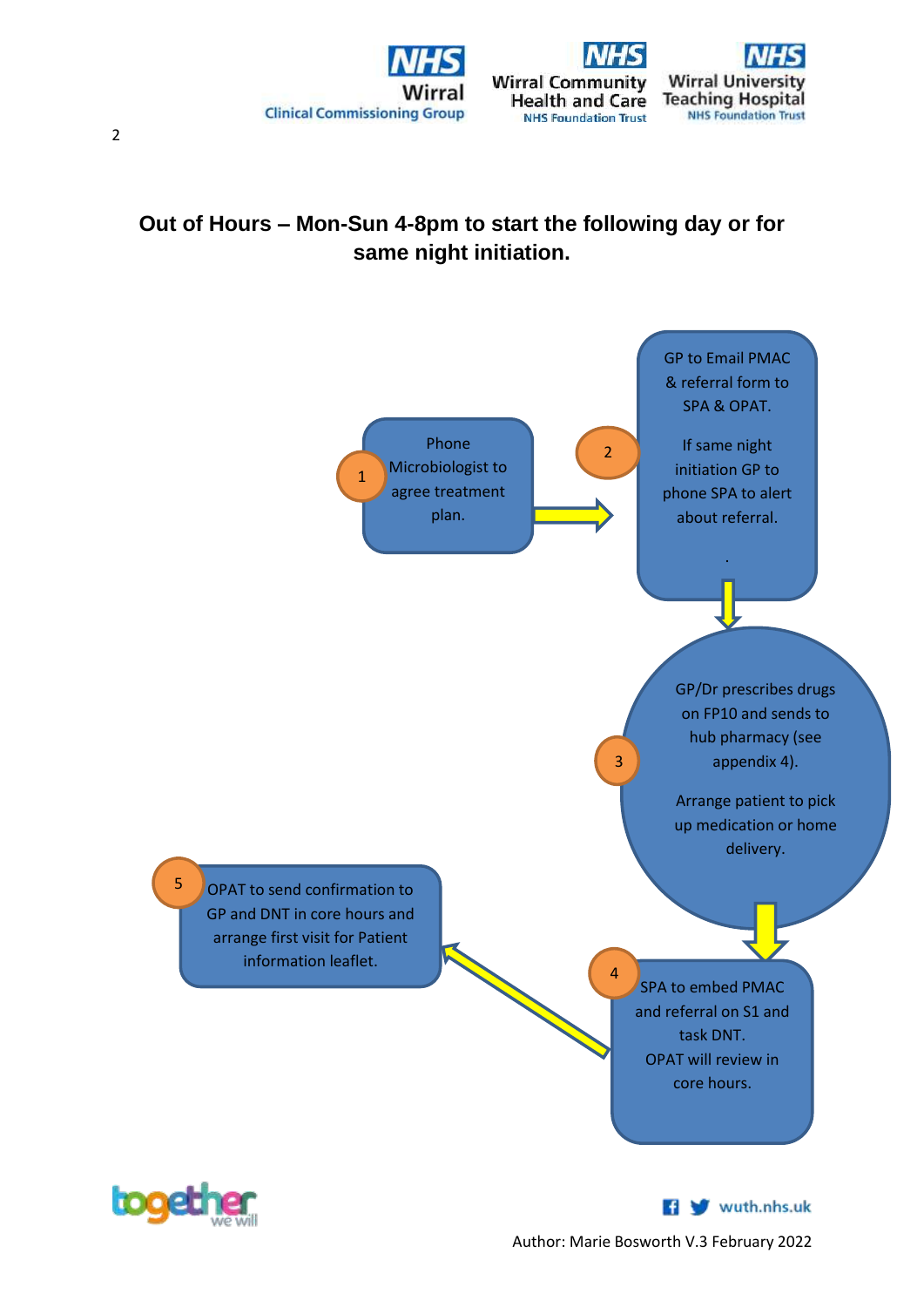





# **Please note the following:**

- 1. Referrers should be aware of the OPAT /Inclusion criteria Appendix 2 and the agreed drug list. Appendix 3.
- 2. Referrers should be advised to prescribe the IV drugs and send the completed PMAC to SPA.
- 3. The SPA team should then complete the OPAT referral form as normal and email to OPAT along with the PMAC on completion.



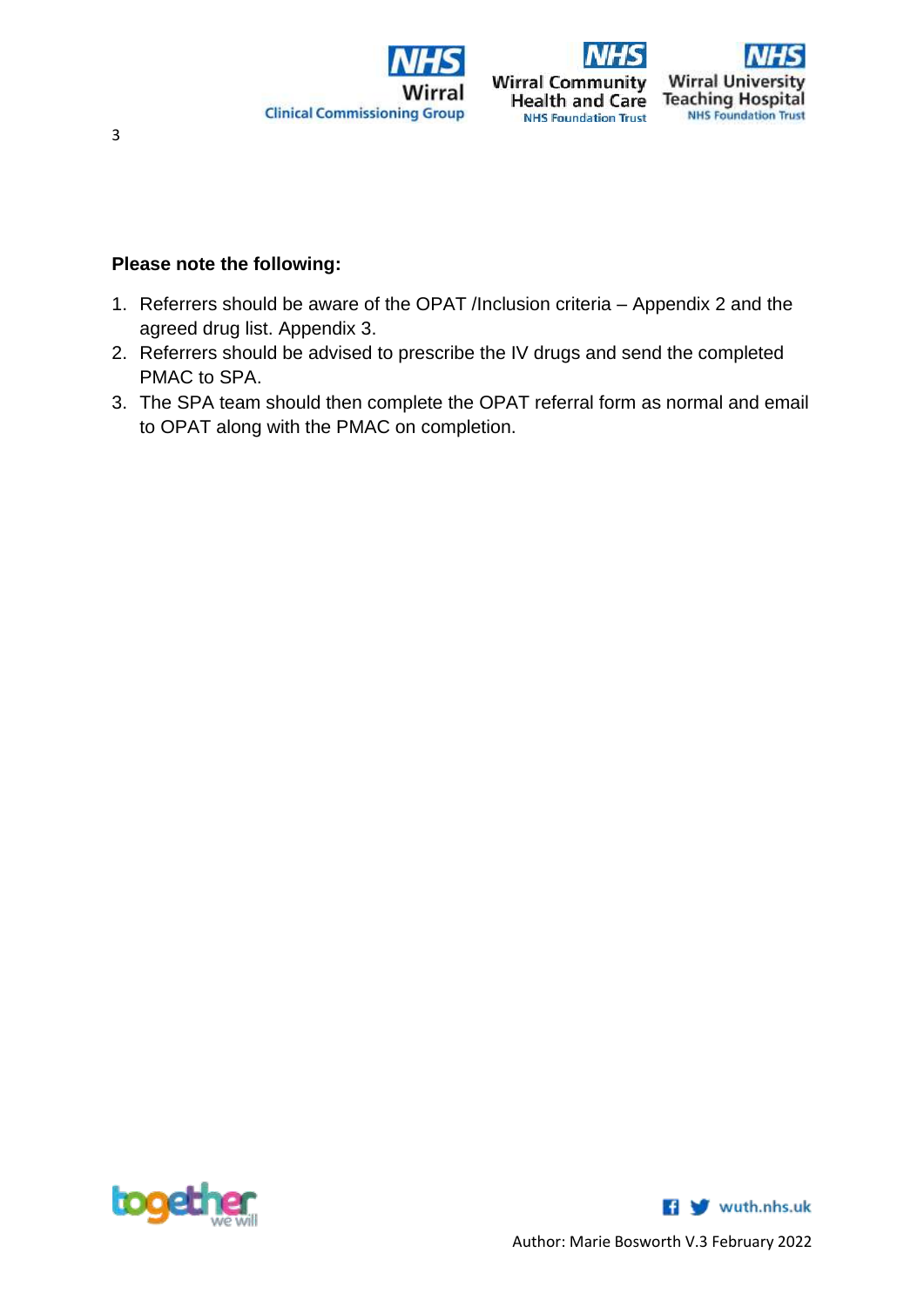



**Health and Care** 

**NHS Foundation Trust** 



4

# **Appendix 1: OPAT Referral template – to be emailed to OPAT/SPA for GP referrals( [wuth.OPATNurses@nhs.net](mailto:wuth.OPATNurses@nhs.net) / [spa.wirralct@nhs.net](mailto:spa.wirralct@nhs.net)**

| Date:                                                 |                                       |  |                        |                                          |                                 |              |          |              |
|-------------------------------------------------------|---------------------------------------|--|------------------------|------------------------------------------|---------------------------------|--------------|----------|--------------|
| <b>Referral Source:</b>                               |                                       |  |                        |                                          |                                 |              |          |              |
| <b>Referrer Name:</b>                                 |                                       |  |                        |                                          |                                 |              |          |              |
| <b>Referrer Contact Number:</b>                       |                                       |  |                        |                                          |                                 |              |          |              |
| <b>Patient Name:</b>                                  |                                       |  |                        |                                          |                                 |              |          |              |
| D.O.B:                                                |                                       |  |                        | <b>NHS Number</b>                        |                                 |              |          |              |
| <b>Patient Address:</b>                               |                                       |  |                        |                                          |                                 |              |          |              |
| <b>Patient Contact No:</b>                            |                                       |  |                        | <b>Next of Kin contact No:</b>           |                                 |              |          |              |
| <b>GP Surgery:</b>                                    |                                       |  |                        |                                          |                                 |              |          |              |
| <b>Patient mobility</b>                               |                                       |  | <b>Fully dependent</b> |                                          |                                 |              |          |              |
| <b>Patient lives with</b>                             |                                       |  |                        | <b>Patient lives alone</b>               |                                 |              |          |              |
| Is patient Housebound and will<br>require Home visit? |                                       |  |                        |                                          |                                 |              |          |              |
| <b>Self-Care</b>                                      |                                       |  |                        | Independently self-caring                |                                 |              |          |              |
| Allergies/intolerances and details of reaction:       |                                       |  |                        |                                          |                                 |              |          |              |
| <b>Relevant Previous Medical History:</b>             |                                       |  |                        |                                          |                                 |              |          |              |
| <b>Diagnosis for OPAT:</b>                            |                                       |  |                        |                                          | e.g. cellulitis right lower leg |              |          |              |
| <b>OPAT Treatment Plan</b><br><b>Details</b>          |                                       |  |                        | <b>Name of Consultant Microbiologist</b> |                                 |              |          |              |
| IV antibiotic 1                                       |                                       |  |                        |                                          | IV antibiotic 2 (if required)   |              |          |              |
| <b>Frequency</b>                                      | Once/twice/three<br>/four times daily |  |                        | Frequency                                |                                 |              |          |              |
| Route<br>(bolus/infusion)                             |                                       |  |                        | Route (bolus/infusion)                   |                                 |              |          |              |
| <b>Dose</b>                                           |                                       |  |                        | Dose                                     |                                 |              |          |              |
| <b>Oral Antibiotics?</b>                              |                                       |  |                        |                                          |                                 |              |          |              |
| <b>IV Access</b>                                      | <b>PICC</b>                           |  |                        | <b>Midline</b>                           |                                 | <b>Other</b> |          |              |
| <b>Start date for first dose</b>                      |                                       |  |                        | Start time of day                        |                                 |              |          | am/pm/nights |
| How long IV antibiotics prescribed for?               |                                       |  |                        |                                          |                                 |              |          |              |
| <b>Stop/Review date</b>                               |                                       |  |                        |                                          |                                 |              |          |              |
| Are drugs with patient?                               |                                       |  | YES / NO               | Is patient on VTE<br>prophylaxis?        |                                 |              | YES / NO |              |



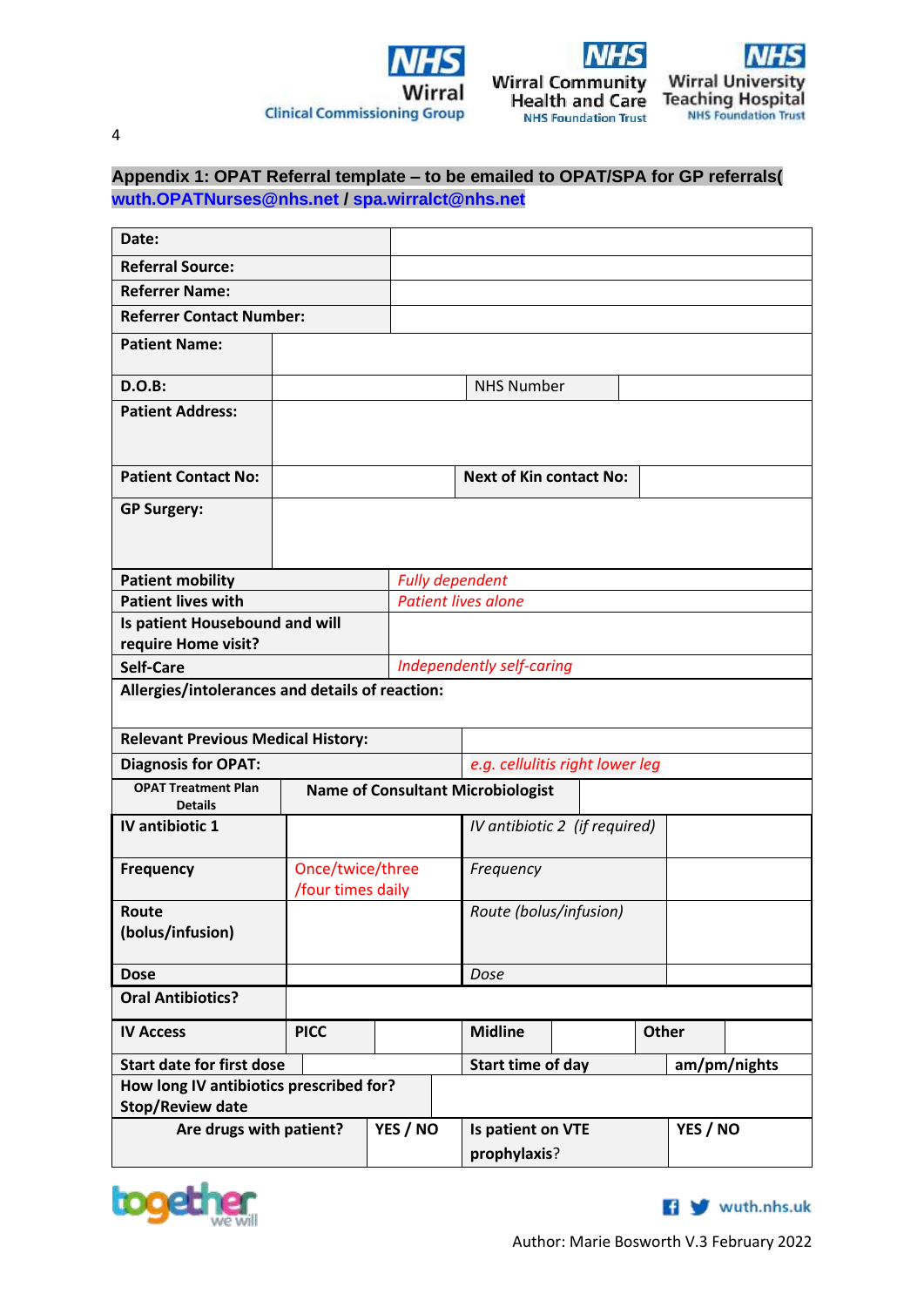



**NHS Foundation Trust** 



**Dr taking responsibility for clinical review:** *e.g. GP* **Based at:** *e.g. GP or OPD* **Clinical review dates:** *add if known* **PMAC received:** 

# **Appendix – 2 Acceptance criteria for referral into OPAT service**

# **Inclusion criteria (All must apply)**

- Medically stable and fit for discharge (as assessed by medical team, registrar or above) *or*  medically stable and fit to remain within community setting (as assessed by GP)
- Able to understand and consent to OPAT (*where patients lack mental capacity to consent treatment can be administered in patients best interests based on individual holistic assessment)*
- Safe and appropriate IV access
- Registered with a GP on the Wirral
- $\bullet$  Age >18
- Definitive diagnosis known.

**Caution:** History of anaphylactic reaction from any cause unless agreed by OPAT team in collaboration with responsible clinician

# **Exclusion criteria (Any one will exclude the patient)**

- History of allergy to agent being administered or related agent
- Immunocompromised / neutropenic will need senior review before being accepted onto OPAT.
- Septic (ie 2 or more of the following; heart rate >90bpm, temp >38.3° c or <36 ° c, respiratory rate >20 breaths per minute, WCC >12x10<sup>9</sup>/L or <4 x 10<sup>9</sup>/L or new altered mental state
- Delirium or confusional state.
- Current Intravenous drug misuser

**Approved antibiotics for use and initiation in primary and secondary care (on OPAT advice)**

Ceftriaxone, Ceftazidime, Ertapenem, Meropenem, Piperacillin/Tazobactam (Tazocin), Temocillin, Teicoplanin.

# **The following may be used if initiated in secondary care ONLY on advice from OPAT.**

Daptomycin, Linezolid, Metronidazole, Tigecycline, Cefuroxime.

*Note: Antibiotics that cannot be administered as a bolus injection and require >30 minute infusion cannot be administered in the community.*

# **Contact Information:**

# **Consultant Microbiologist:**

WUTH Ext. 1879, External Contact No: 01244 362500





Author: Marie Bosworth V.3 February 2022

5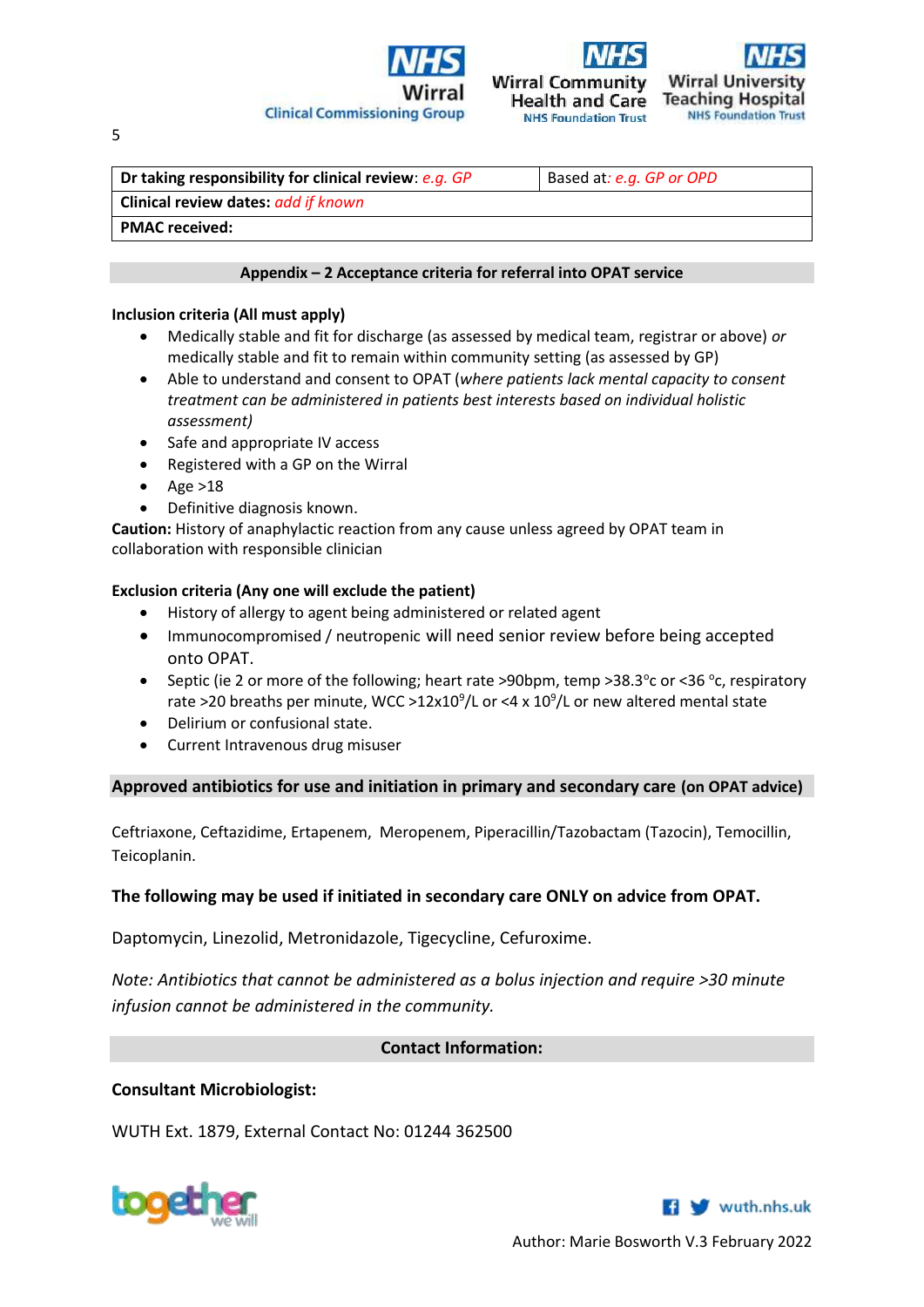





6

# **OPAT nurse contact information – For help with referral/IV access:**

Phone: 0151 678 5111 Ext. 8986 OPAT Mobile: 07464493338 OPAT team email: [wih-trOPATTeam@nhs.net](mailto:wih-trOPATTeam@nhs.net) / [wuth.OPATNurses@nhs.net](mailto:wuth.OPATNurses@nhs.net)

# **Appendix 3 Approved antibiotics for Initiation of OPAT in Primary & Secondary Care**

| Antibiotic<br>Route                          |                                                           | Vial size                    | Reconstitution                                                                                                                                           | Speed of                            | Infusion                                                                                       |                                                            |  |
|----------------------------------------------|-----------------------------------------------------------|------------------------------|----------------------------------------------------------------------------------------------------------------------------------------------------------|-------------------------------------|------------------------------------------------------------------------------------------------|------------------------------------------------------------|--|
|                                              |                                                           | available                    |                                                                                                                                                          | bolus                               | Suitable fluid                                                                                 | Speed of                                                   |  |
|                                              |                                                           |                              |                                                                                                                                                          |                                     | & volume                                                                                       | infusion                                                   |  |
| Cefuroxime*                                  | <b>Bolus</b>                                              | 750mg &<br>1.5 <sub>g</sub>  | Water for injections:<br>750mg vial: 6ml<br>1.5g vial: 15ml                                                                                              | 3-5 mins                            |                                                                                                |                                                            |  |
| Ceftriaxone                                  | Bolus up to<br>1g only<br>2g give by<br>infusion          | 1 <sub>g</sub>               | Water for injection<br>1g vial: 10ml                                                                                                                     | Doses of 1g<br>ONLY, over 5<br>mins | 100ml Sodium<br>chloride 0.9%                                                                  | 30 mins                                                    |  |
| Ceftazidime                                  | Bolus 1g &<br>2g only.<br>3g give by<br>infusion          | 1g & 2g                      | Sodium chloride<br>10ml for 1g & 2g vial<br>Follow manufacturer's<br>instructions. (gas released as<br>product dissolves)                                | 3-4 mins                            | 100ml Sodium<br>chloride 0.9%<br>Follow<br>manufacturer's<br>instructions. 2 stage<br>process. | 15-30 mins                                                 |  |
| Daptomycin*<br><b>Monitoring</b><br>required | <b>Bolus</b><br>preferred<br>or infusion                  | 350mg &<br>500 <sub>mg</sub> | Sodium chloride 0.9%:<br>350mg vial: 7mL<br>500mg vial: 10mL<br>Follow manufacturer's<br>instructions. (Need to stand for<br>10mins, DO NOT shake, etc.) | Min. 2 mins                         | 50ml sodium<br>chloride 0.9%                                                                   | 30 mins                                                    |  |
| Ertapenem                                    | Infusion<br><b>ONLY</b>                                   | 1 <sub>g</sub>               | Water for injection or<br>sodium chloride 0.9%<br>10ml for 1g vial then dilute to<br>final concentration not<br>exceeding 20mg/ml                        |                                     | 50ml Sodium<br>chloride 0.9%                                                                   | 30 mins                                                    |  |
| Meropenem                                    | <b>Bolus</b><br>preferred<br>or infusion                  | 1 <sub>g</sub>               | Water for injection<br>20ml per 1g<br>Shake to dissolve                                                                                                  | Over 5 mins                         | Sodium<br>chloride 0.9%<br>Final<br>concentration<br>of 1 to 20mg/ml                           | 15-30 mins                                                 |  |
| Piperacillin/<br>Tazobactam<br>(Tazocin®)    | Infusion<br><b>ONLY</b>                                   | 4.5g                         | Water for injection or<br>sodium chloride 0.9%<br>20ml per 4.5g                                                                                          |                                     | 100ml Sodium<br>chloride 0.9%                                                                  | 30 mins                                                    |  |
| Temocillin                                   | <b>Bolus</b>                                              | 1g                           | Water for injection<br>1g vial: 10ml                                                                                                                     | 3-4 mins                            |                                                                                                |                                                            |  |
| Teicoplanin<br><b>Monitoring</b><br>required | Bolus up to<br>800 <sub>mg</sub><br>>800mg by<br>infusion | 400 <sub>mg</sub>            | Use vial provided.<br>Do not shake. Roll to<br>dissolve. If goes foamy<br>leave for 15mins for foam<br>to subside.                                       | 3-5 mins<br><b>PER SYRINGE</b>      | 100ml Sodium<br>chloride 0.9%                                                                  | Up to $1.2g$<br>over 30 mins<br>$>1.2g$ agree<br>with OPAT |  |